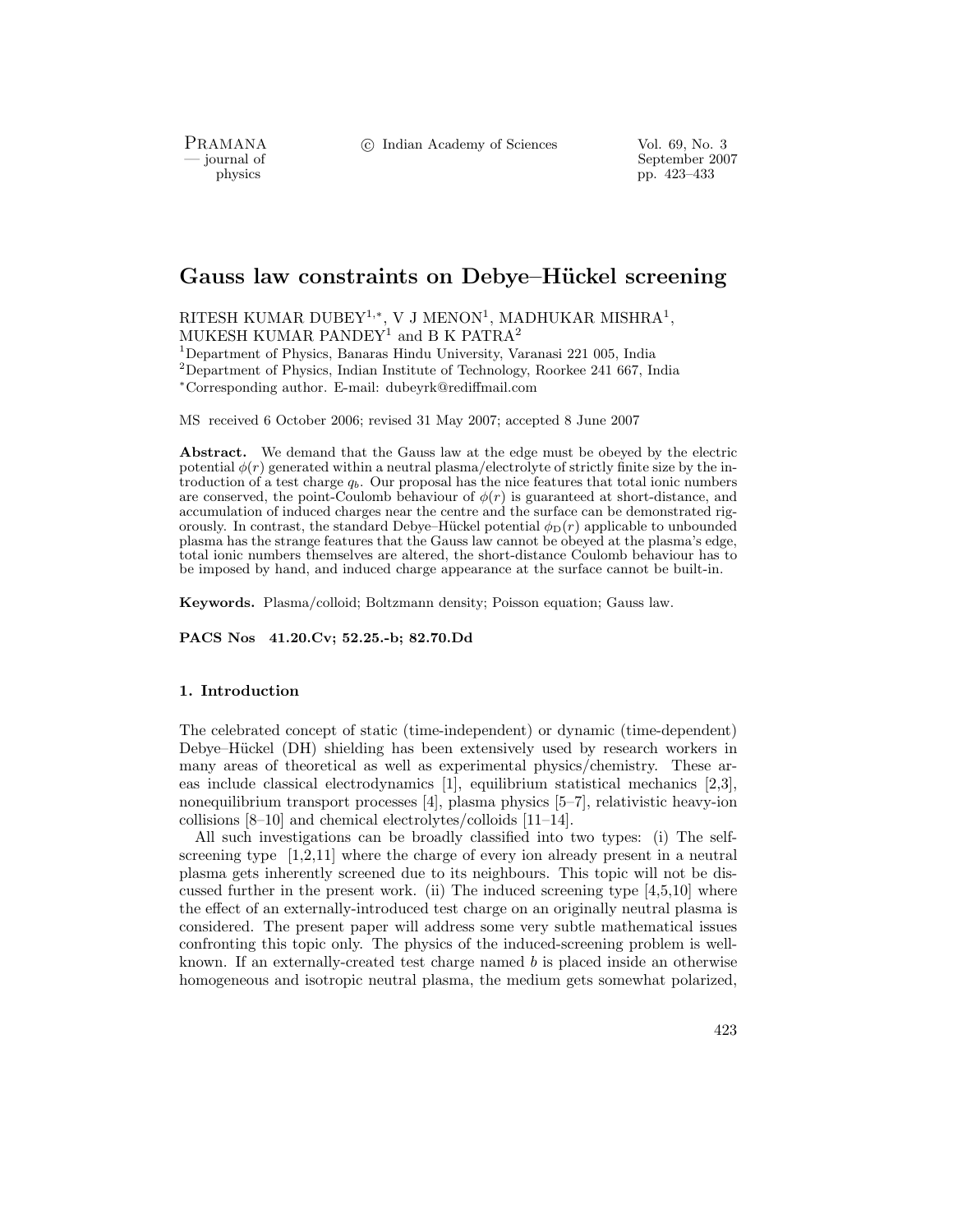#### *Ritesh Kumar Dubey et al*

a nonzero local charge density appears in space, the Poisson equation becomes nontrivial, and the electric potential due to the test charge gets screened compared to the point Coulomb value.

The Boltzmann distribution-based theory of Debye shielding is assumed to be standard (see §2 for a quick recap in the static case) and hence used by all researchers without further scrutiny. The aim of the present paper is three-fold: (i) to point out in §2 some peculiarities of the standard DH theory as applied to unbounded plasmas related to the individual ionic numbers, total charge of the system, electrostatic Gauss law, short-distance behaviour of the potential etc.; (ii) to demonstrate in §3 how the said peculiarities can be overcome through a proper normalization of ionic numbers as applied to a plasma of strictly finite size, and (iii) to give in §4 a pointwise comparison between the salient features of the two approaches. Algebraic details of analysing the strong shielding problem are relegated to the Appendix. Although our emphasis will be on conceptual/algebraic aspects, it is hoped that practitioners can apply the ideas also to numerical data fitting.

#### **2.** Debye–Hückel theory for unbounded plasmas recapitulated [1,2,5,11]

### *Customary ionic densities and Poisson equation*

The standard treatment begins with an unperturbed equilibrium plasma in which ions of the ath variety have charge  $q_a$  esu and uniform number density  $n_a^0$  obeying the charge neutrality relation  $\sum_a q_a n_a^0 = 0$ . Upon introducing the test particle b, a polarization potential  $\phi_D(r)$  is created around b (taken as the origin) and equilibrium is re-established assuming chemical reactions to be absent. Employing the unnormalized Boltzmann barometric formula and linearizing it, one writes the perturbed number density as

$$
n_{aD}(r) = n_a^0 \exp\left\{-\frac{q_a \phi_D(r)}{kT}\right\} \approx n_a^0 \left\{1 - \frac{q_a \phi_D(r)}{kT} + \cdots \right\},\tag{1}
$$

where k is the Boltzmann's constant, T is the absolute temperature, and  $n_{aD}(r)$ is assumed to coincide with  $n_a^0$  as  $r \to \infty$ . The polarization-induced local charge density reads as

$$
\rho_{\rm D}(r) = q_b \delta(\vec{r}) + \sum_{a} q_a n_{aD}(r) = -\mu^2 \phi_{\rm D}(r) / 4\pi; \quad r > 0
$$
  

$$
\mu^2 = 4\pi \sum_{a} q_a^2 n_a^0 / kT; \quad \lambda = \mu^{-1}
$$
 (2)

with  $\mu$  being the Debye parameter and  $\lambda$  the screening length. The conventional Poisson equation  $\nabla^2 \phi_D = -4\pi \rho_D = \mu^2 \phi_D$  has the famous Debye solution

$$
\phi_{\rm D}(r) = \left\{ A_{\rm D} e^{\mu r} + B_{\rm D} e^{-\mu r} \right\} / r = q_b e^{-\mu r} / r,\tag{3}
$$

where one sets by hand  $A_D = 0$  to avoid exponential growth at  $r/\lambda \gg 1$  and  $B_{\text{D}} = q_b$  to retrieve the point Coulomb behaviour at  $r/\lambda \ll 1$ . The linearization of the exponential in (1) remains valid even near the origin provided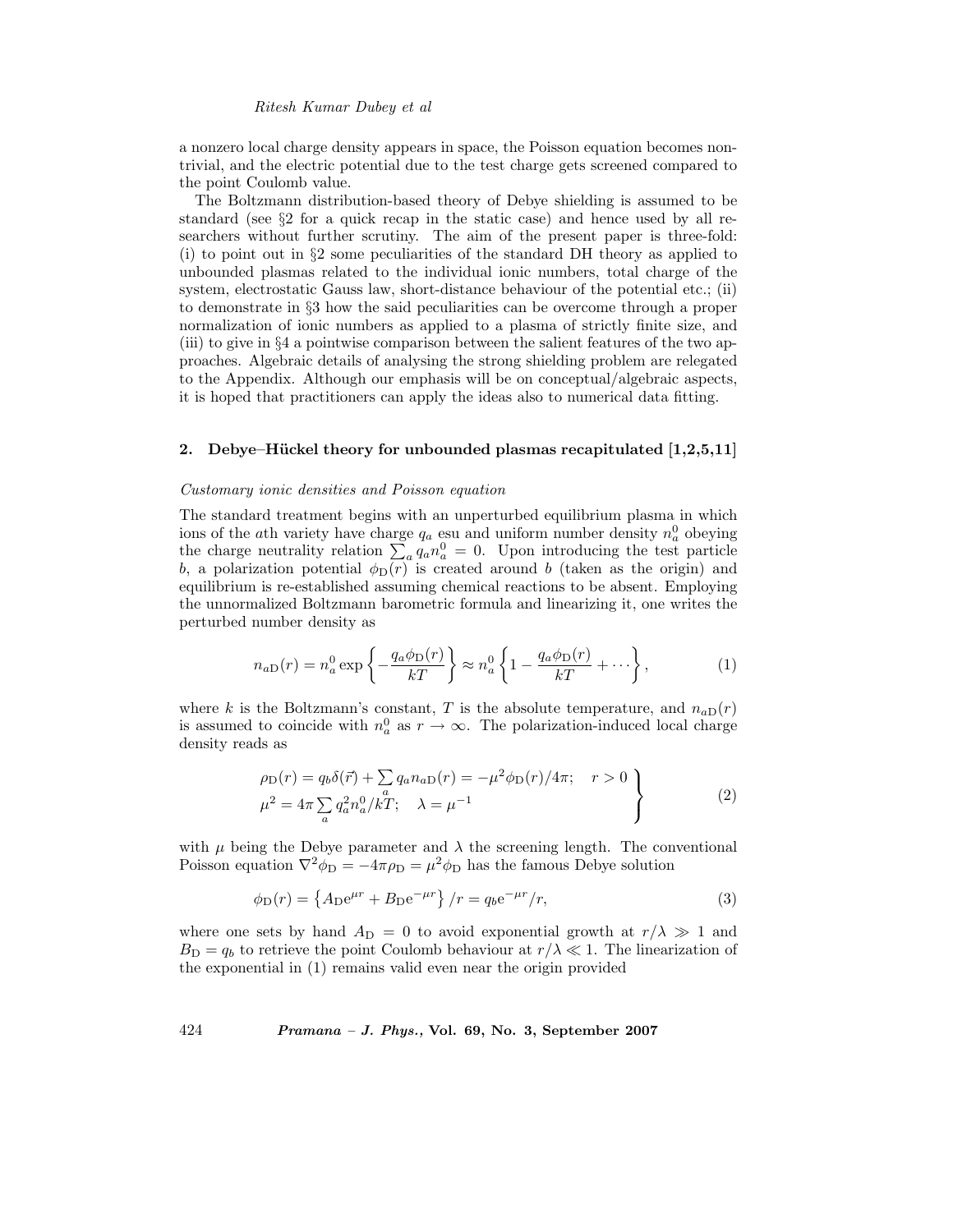$$
\left| \frac{q_a \phi_D(r)}{kT} \right| \sim \left| \frac{q_a q_b}{kTr} \right| \ll 1 \quad \text{if} \quad r \gg \frac{q_0^2}{kT},\tag{4}
$$

where  $q_0$  esu is the fundamental electronic charge. In all problems of shielding the phrase ' $r \to 0$  behaviour' is to be understood under the restriction (4).

### *Peculiarities*

Although the above derivation is very elegant and formula (3) has widespread applications in physics/chemistry, the following conceptual difficulties do arise if the plasma has a *finite* (though large) physical size R occupying a volume  $V = 4\pi R^3/3$  such that the phrase 'unbounded plasma' has to be understood as the limit  $R/\lambda \to \infty$ .

(a) The test particle together with the overall neutral plasma have net charge  $q_b$ . Assuming spherical symmetry and Gauss's theorem the unknown exact potential  $\phi(r)$  and its derivative  $\phi'(r)$  must become pure Coulombic for all  $r \geq R$ . In particular, one must have

$$
\phi(R) = q_b/R, \quad \phi'(R) = -q_b/R^2 \tag{5}
$$

even if polarization-induced surface charges appear at R. Unfortunately, the Debye expression (3) gets rapidly damped for  $r>\lambda$  and, hence, it fails to satisfy the requirements (5).

(b) Of course, it is possible to construct a different, rather peculiar solution  $\phi_P(r)$ of the customary Poisson equation  $\nabla^2 \phi_P = \mu^2 \phi_P$  via

$$
\phi_{\mathcal{P}}(r) = q_b r^{-1} \cosh \mu (R - r); \quad 0 < r \le R. \tag{6}
$$

It has the proper boundary conditions at the edge since  $\phi_P(R)$  =  $q_b/R, \phi'_P(R) = -q_b/R^2$  but its bahaviour near the origin becomes bad, namely  $\phi_{\rm P}(r) \xrightarrow[r \to 0]{} q_b(\cosh\mu R)/r.$ 

(c) Before perturbation the total number of ions of type a was  $N_a^0 = \int_V d^3sn_a^0 =$  $n_a^0 V$  where  $d^3 s$  is the integration measure at the dummy position  $\vec{s}$ . After introduction of the test charge the number becomes, in view of (1),

$$
N_{aD} = \int_{V} d^{3}sn_{a}^{0} \left\{ 1 - \frac{q_{a}q_{b}}{kT} \frac{e^{-\mu s}}{s} \right\}
$$
  
=  $N_{a}^{0} - 4\pi n_{a}^{0}q_{a}q_{b}/(kT\mu^{2}).$  (7)

In the absence of chemical reactions, the fact that  $N_{aD} - N_a^0 \neq 0$  is alarming. Hence one is compelled to abandon the conventional demand  $n_{aD}(r) \longrightarrow n_a^0$  which was in-built in writing (1).

## **3. Our formulation applied to strictly bounded plasma**

The formalism developed below applies to a plasma/colloid of finite size  $R$  such that the ratio  $R/\lambda$  is arbitrary.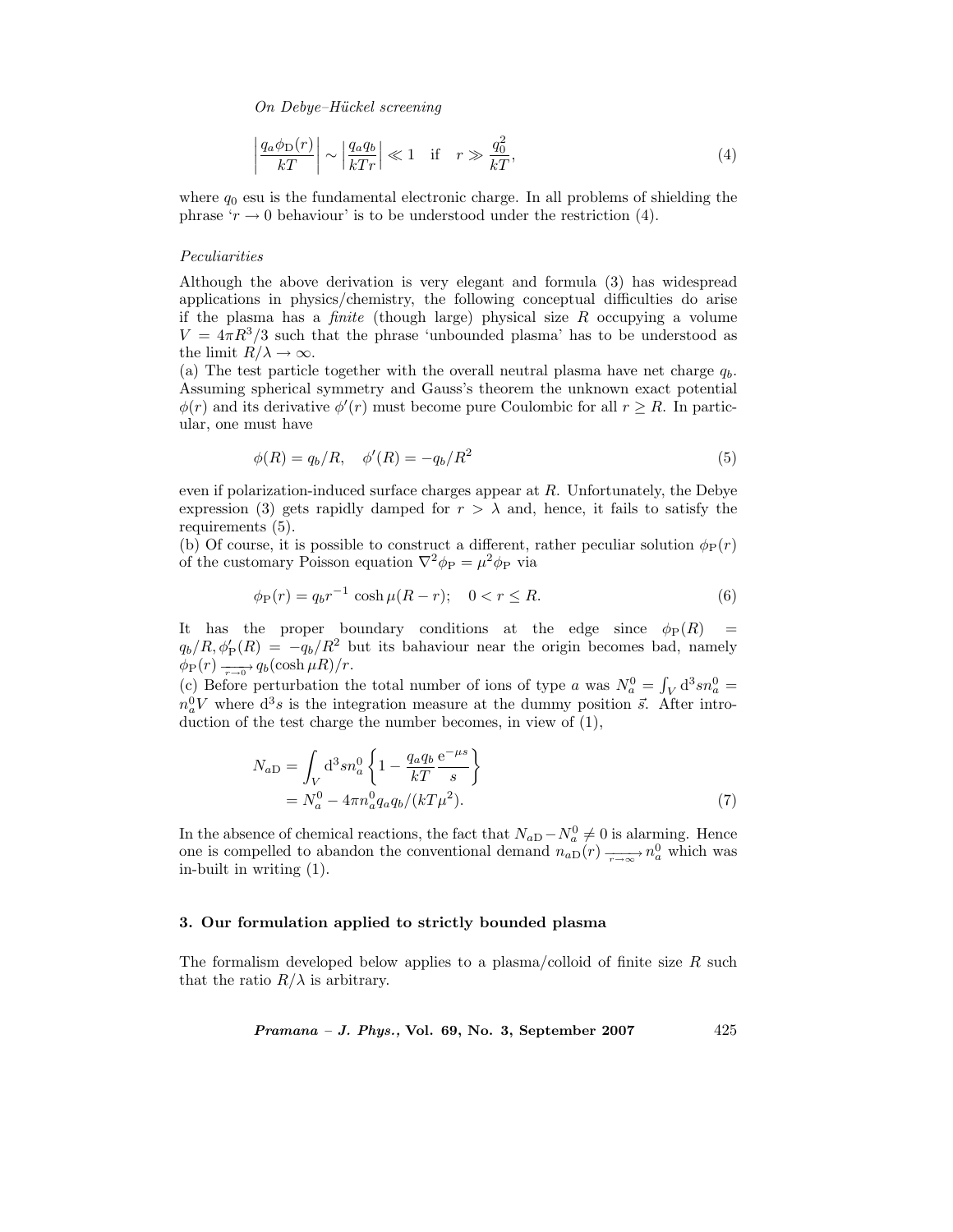# *Ritesh Kumar Dubey et al*

## *Modified ionic densities and Poisson equation*

We demand that, after introduction of the test charge, the perturbed number density  $n_a(r)$  must be proportional to the usual Boltzmann factor but subject to a normalization condition  $\int d^3 s n_a(s) = N_a^0$  = unperturbed number. Explicitly

$$
n_a(r) = \frac{N_a^0 \exp\{-q_a\phi(r)/kT\}}{\int d^3 \vec{s} \exp\{-q_a\phi(s)/kT\}} \approx n_a^0 \left[1 - \frac{q_a \{\phi(r) - \langle \phi \rangle\}}{kT}\right]; \quad \langle \phi \rangle \equiv \frac{\int d^3 s \phi(s)}{V}, \tag{8}
$$

where the exponentials have again been linearized and  $\langle \phi \rangle$  represents the unknown spatial average of the desired potential  $\phi(s)$ . Clearly, the contrast between the Debye density (1) and our density (8) arises from  $\langle \phi \rangle$ . The corresponding charge density and Poisson equation read

$$
\rho(r) = q_b \delta(\vec{r}) + \sum a_a n_a(r) = -\mu^2 \xi(r) / 4\pi; \quad \xi(r) \equiv \phi(r) - \langle \phi \rangle
$$
  
\n
$$
\nabla^2 \phi = \nabla^2 \xi = \mu^2 \xi; \quad 0 < r \le R
$$
  
\n
$$
= 0; \quad R < r < \infty
$$
\n(9)

whose contrast with the Debye prescription (2) should be noted. Solution of this differential equation has the general form

$$
\begin{aligned}\n\phi(r) &= \xi(r) + \langle \phi \rangle = \{ A e^{\mu r} + B e^{-\mu r} \} / r + \langle \phi \rangle; \quad 0 < r \le R \\
&= q_b / r; \quad R \le r < \infty\n\end{aligned}\n\},\n\tag{10}
$$

where the unknown constants  $A, B, \langle \phi \rangle$  can be determined by imposing three conditions, namely

$$
\begin{aligned}\n\phi(R) &= \{Ae^{\mu R} + Be^{-\mu R}\}/R + \langle \phi \rangle = q_b/R \\
\phi'(R) &= \{A(\mu R - 1)e^{\mu R} - B(\mu R + 1)e^{-\mu R}\}/R^2 = -q_b/R^2 \\
\int_V d^3s\xi(s) &= 4\pi [A\{(\mu R - 1)e^{\mu R} + 1\} + B\{-(\mu R + 1)e^{-\mu R} + 1\}]/\mu^2 = 0\n\end{aligned}
$$
\n(11)

After a little algebra the set of simultaneous equations (11) can be solved exactly as

$$
A = \frac{q_b}{\eta} \left\{ (\mu R + 1)e^{-\mu R} - 1 \right\}; \quad B = \frac{q_b}{\eta} \left\{ (\mu R - 1)e^{\mu R} + 1 \right\}
$$

$$
\langle \phi \rangle = \frac{\mu q_b}{\eta} \left\{ e^{\mu R} + e^{-\mu R} - 2 \right\}; \quad \eta \equiv (\mu R - 1)e^{\mu R} + (\mu R + 1)e^{-\mu R}. \tag{12}
$$

Equations (10), (12) constitute the main algebraic results of the present paper. Since their structure looks complicated we examine below some limiting situations depending on the parameter  $\mu R$  and variable  $\mu r$ .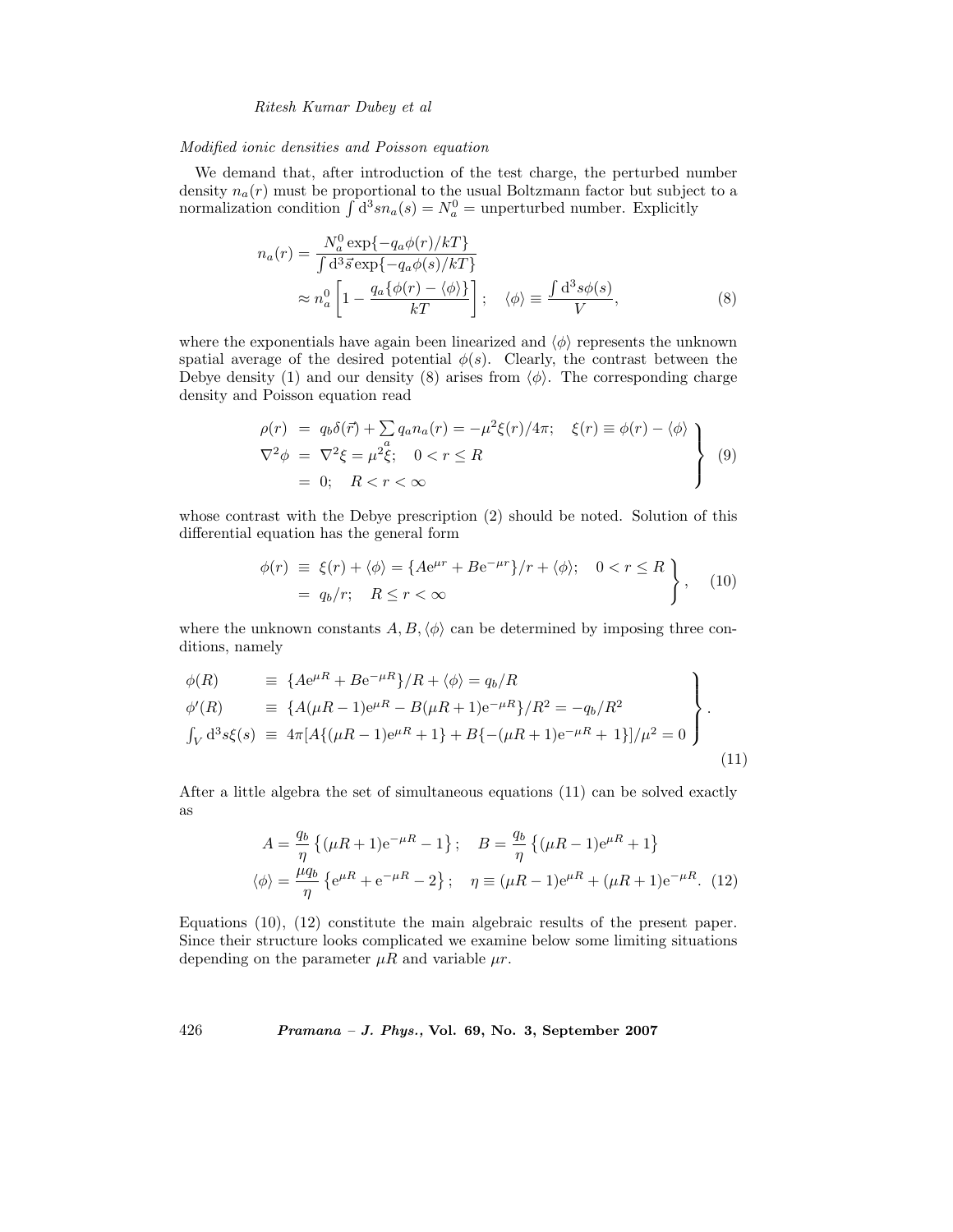

**Figure 1.** Schematic diagram showing a test charge q*<sup>b</sup>* (assumed positive) inserted at the centre of a spherical quasi-neutral plasma. The accumulation of induced negative charges around the centre and positive charges at the surface layer are marked.

#### *Limiting situations*

Keeping in mind the relation  $A+B = q_b$ , and doing elementary Taylor or asymptotic expansions, we report the following cases:<br>(a) Short distance behaviour. Let (a) *Short distance behaviour.* Let

$$
\mu R \equiv R/\lambda = \text{fixed}; \quad \mu r \equiv r/\lambda \ll 1
$$
  

$$
\phi(r) \xrightarrow[r/\lambda \to 0]{} r^{-1} q_b [1 + O(r/\lambda)]
$$
 (13)

showing that the point Coulomb value in close vicinity of the test charge is satisfied automatically in our theory.

(b) *Strong shielding*. Next, consider

$$
0 < r = \text{fixed} < R; \quad \mu = R/\lambda \gg 1
$$
\n
$$
\phi(r) \xrightarrow[R/\lambda \to \infty]{q_b} e^{-\mu r} + \frac{q_b}{R}
$$
\n
$$
\tag{14}
$$

implying that the celebrated Debye–Hückel result  $(3)$  (along with a constant correction term  $q_b/R$ ) also follows as a special case from our formalism if  $\lambda \ll R$ .

Actually, in the present case, one can ask mathematically much deeper and physically very interesting question: 'Suppose a positive charge  $q<sub>b</sub>$  is added at the centre of a spherical quasi-neutral plasma of radius  $R$  as shown in figure 1. The electrons will then rush around  $q<sub>b</sub>$  and shield it. However, at the surface of the plasma a net induced +ve charge (of value  $q_b$ ) should develop distributed uniformly. How can our theory describe such charge polarization?' A detailed satisfactory answer to this question is worked out in the Appendix by pin-pointing the role of every term occurring in our general potential (10) and plotting the results in figure 2. (c) *Weak screening.* Next, let

$$
\mu r \equiv r/\lambda \ll 1 \text{ at fixed } r; \quad \mu R \equiv R/\lambda \ll 1
$$

$$
\phi(r) \frac{1}{R(\lambda - r)} r^{-1} q_b [1 + O(R/\lambda)^2]
$$
\n(15)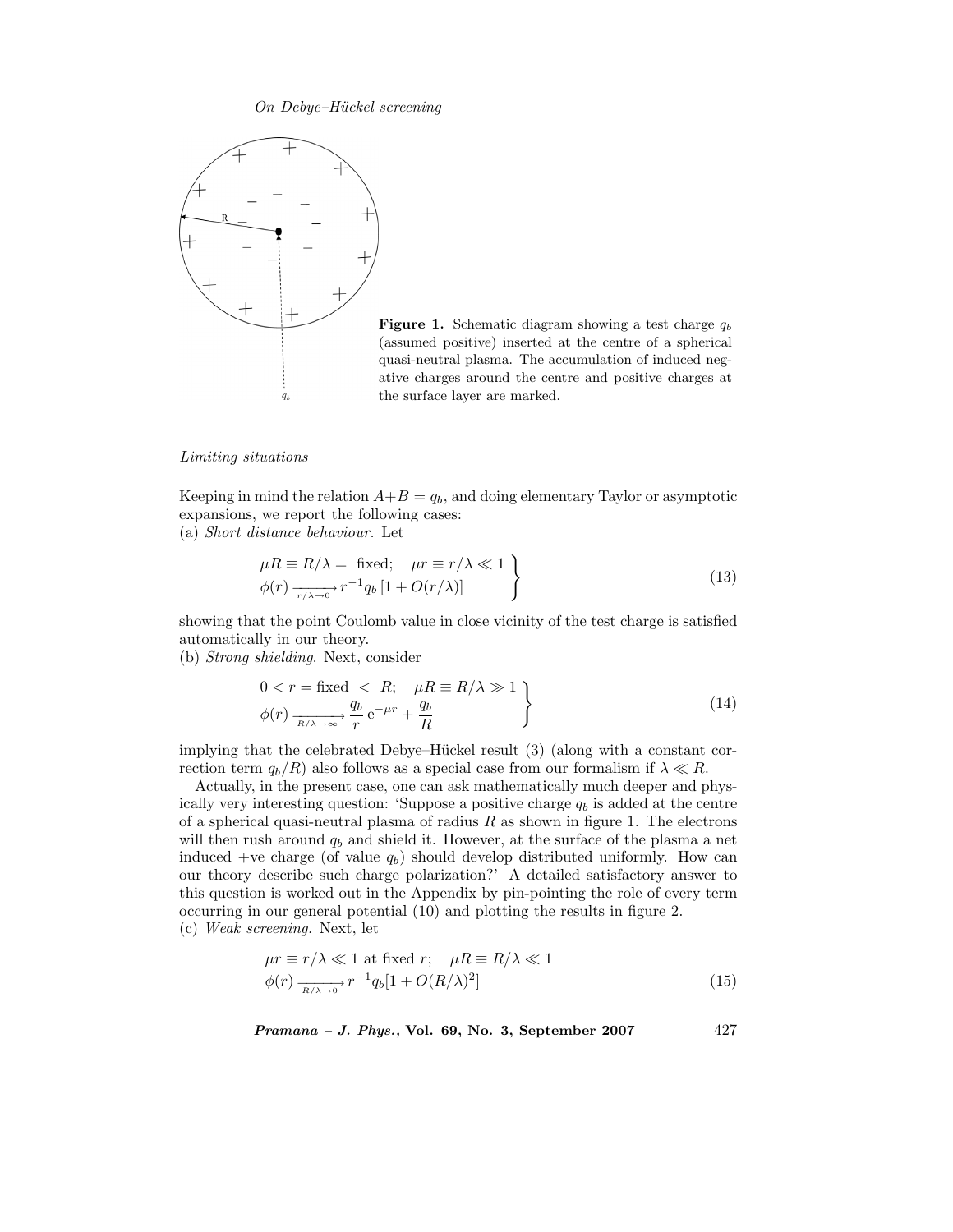

**Figure 2.** Plots of the reduced Coulomb potential  $\phi_C^* = 1/r^*$ , reduced Debye potential  $\phi_{\text{D}}^* \equiv R\phi_{\text{D}}/q_b = e^{-\mu^* r^*}/r^*$ , and our reduced potential  $\phi^* \equiv R\phi/q_b$ with the dimensionless distance  $r^* \equiv r/R$  for the strong screening case  $\mu R \equiv R/\lambda = 20$  (a) over the narrow span  $0 < r^* \leq 0.1$  and (b) over the wide span  $0.1 \le r^* \le 1.0$ . Of course, at  $r^* > 1$  only  $\phi_C^*$  is relevant.

demonstrating that for  $\lambda \gg R$  our potential goes into the unscreened Coulomb form as expected.

(d) *Intermediate shielding*. Finally, the case  $\mu R \sim 1, \lambda \sim R$  is of considerable interest to theoretical physicists even if not easily achievable in the experimental laboratory. For explicit illustration we take

$$
\mu R = 1; \quad \lambda = R; \quad r^* = r/R; \quad 0 < r^* \le 1
$$
  

$$
\phi_{\rm C}^* \equiv \frac{1}{r^*}; \quad \phi_{\rm D}^* \equiv \frac{\phi_{\rm D}}{\mu q_b} \equiv \frac{e^{-r^*}}{r^*}; \quad \phi^* \equiv \frac{R\phi}{q_b}, \tag{16}
$$

where  $\phi_{\mathcal{C}}^*, \phi_{\mathcal{D}}^*$ , and  $\phi^*$  are the reduced Coulomb potential, reduced Debye potential and our reduced potential respectively, When their numerical values are plotted in figure 3 noticeable differences between  $\phi_{\text{D}}^{*}$  and  $\phi^{*}$  are observed.

## **4. Conclusions**

Table 1 summarizes some salient features of the Debye theory  $vis-\hat{a}-vis$  our approach. Researchers should notice four important points: (a) a small difference between the ionic number densities (1) and (8) causes substantial difference between the two treatments, (b) imposition of the Gauss law boundary conditions in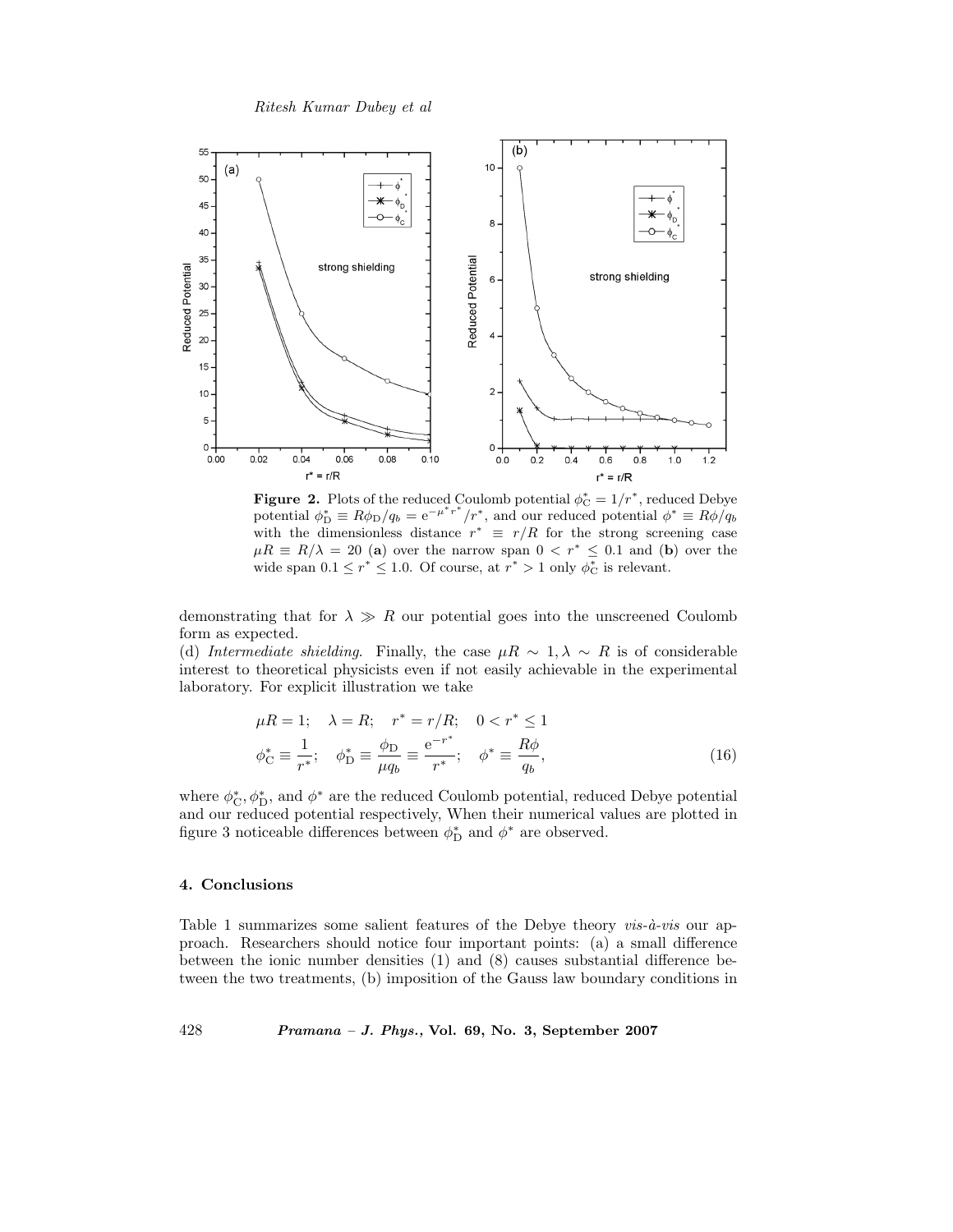

Figure 3. Same as in figure 2 except that the case corresponds to intermediate shielding with  $\mu R = R/\lambda = 1$  as given in eq. (16).

(11) is enough to generate a consistent solution  $\phi(r)$  throughout the wide region  $0 < r \le R$ , (c) various terms present in our solution (A1), (A2) can explain satisfactorily the charge polarization occurring in the medium, (d) the famous Debye term follows as a special case of our expression (14) for strong shielding  $\mu \gg R^{-1}$ , and (e) since laboratory-produced plasmas/colloids often belong to the case  $\lambda \ll R$  the usual Debye potential (1) gives good numerical fit to experimental data (in spite of the conceptual ambiguities mentioned in §2).

Before ending it may be added that this paper is not concerned with entirely different treatments of the screening problem, e.g. Bogolyubov's handling [3] of the static two-body correlation function and the dynamic linear-response analysis [4] of the collisionless Vlasov equation. The question of whether normalization of the species number can be crucial in these approaches also will be discussed in a future communication.

# **Appendix: Our detailed analysis of the strong screening case of figure 1**

*Genaral solution and charge density*. Now we shall address the important question posed below eq. (14) of the text by rewriting the general solution (10) and charge density (9) inside the plasma as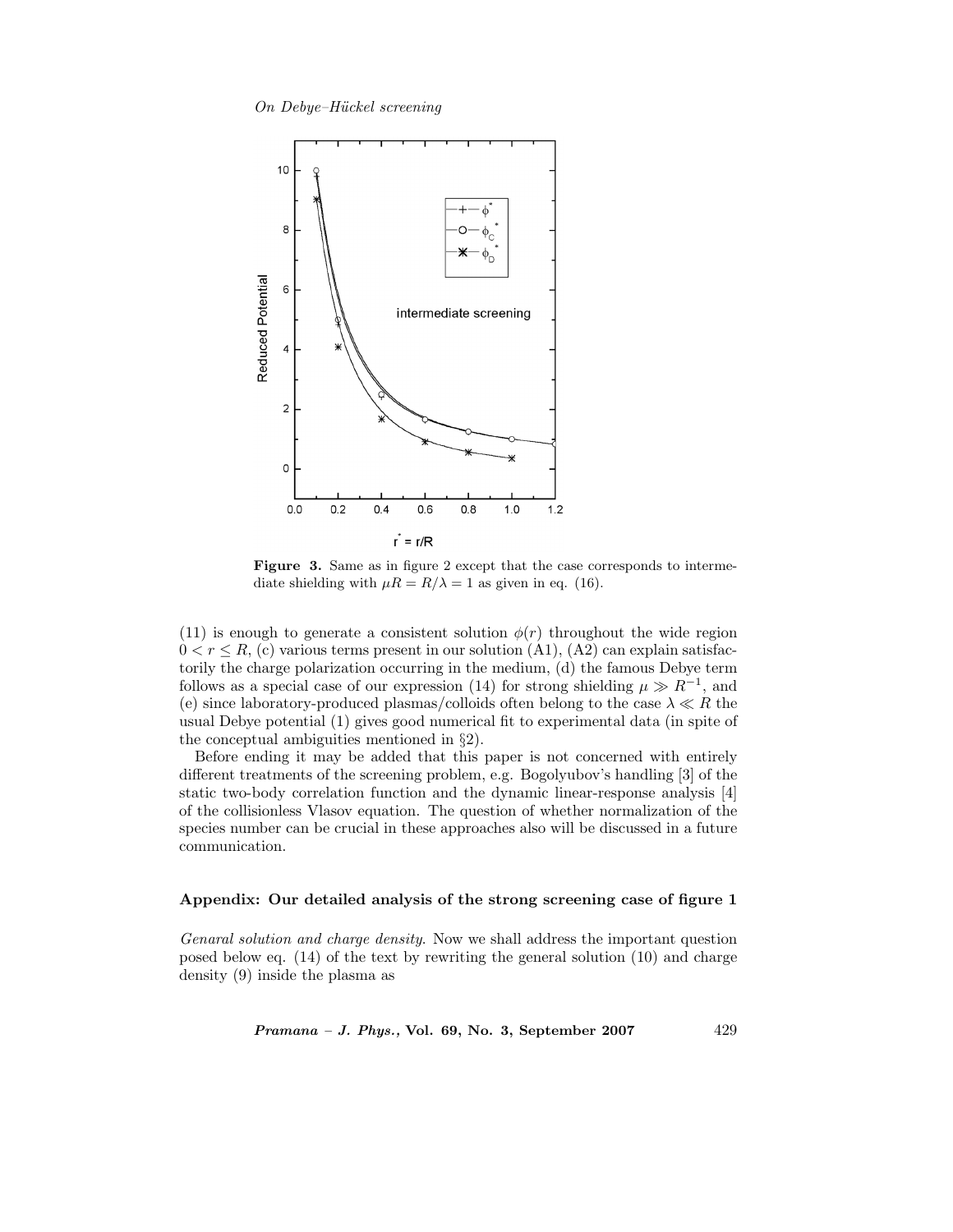Table 1. Salient features of Debye's theory and our approach to the problem of static plasma/colloid screening.

| Debye theory                                                                                                                                                                                                                                                                    | Our approach                                                                                                                                                                                                                                                                                                |
|---------------------------------------------------------------------------------------------------------------------------------------------------------------------------------------------------------------------------------------------------------------------------------|-------------------------------------------------------------------------------------------------------------------------------------------------------------------------------------------------------------------------------------------------------------------------------------------------------------|
| (i) <i>Ionic density</i> . It is demanded that<br>$n_{aD}(r)$ in eq. (1) coincides with the un-<br>perturbed $n_a^0$ as $r \to \infty$ .                                                                                                                                        | We demand that the unperturbed and<br>perturbed ionic numbers must have the<br>same value $N_a^0$ in eq. (8).                                                                                                                                                                                               |
| (ii) Charge density. At $r > 0$ , the $\rho_D(r)$<br>of eq. $(2)$ is proportional to the unknown<br>potential $\phi_{\rm D}(r)$ itself.                                                                                                                                         | At $r > 0$ our $\rho(r)$ in eq. (9) is propor-<br>tional to the difference $\phi(r) - \langle \phi \rangle$ with $\langle \phi \rangle$<br>being the spatial average of the unknown<br>potential.                                                                                                           |
| $\sqrt{11}$ and $\sqrt{11}$ and $\sqrt{11}$ and $\sqrt{11}$ and $\sqrt{11}$ and $\sqrt{11}$ and $\sqrt{11}$ and $\sqrt{11}$ and $\sqrt{11}$ and $\sqrt{11}$ and $\sqrt{11}$ and $\sqrt{11}$ and $\sqrt{11}$ and $\sqrt{11}$ and $\sqrt{11}$ and $\sqrt{11}$ and $\sqrt{11}$ and | $\mathbb{R}^n$ $\mathbb{R}^n$ $\mathbb{R}^n$ $\mathbb{R}^n$ $\mathbb{R}^n$ $\mathbb{R}^n$ $\mathbb{R}^n$ $\mathbb{R}^n$ $\mathbb{R}^n$ $\mathbb{R}^n$ $\mathbb{R}^n$ $\mathbb{R}^n$ $\mathbb{R}^n$ $\mathbb{R}^n$ $\mathbb{R}^n$ $\mathbb{R}^n$ $\mathbb{R}^n$ $\mathbb{R}^n$ $\mathbb{R}^n$ $\mathbb{R}^n$ |

(iii) *Gauss law*. At sufficiently large distance  $R$  from the test charge it is not possible to impose the Gauss law conditions on  $\phi_{\text{D}}(R)$  and  $\phi'_{\text{D}}(R)$  in eq. (3). Any such attempt leads to a peculiar solution  $\phi_P(r)$ in eq. (6) having bad behaviour near the origin.

(iv) *Rigidity of Poisson equation*. It is usually believed that the shielded formula (3) describes the potential within a distance of order  $\lambda$  around the test charge. But in Debye–Poisson equation  $\nabla^2 \phi_D$  =  $\mu^2 \phi_D$  there is no more freedom to generate any other dependence of  $\phi_{aD}(r)$  at larger distances.

(v) *Short distance behaviour* (subject to the restriction (4)). The requirement  $\phi_{\text{D}}(r) \xrightarrow[r \to 0]{} q_b/r$  is imposed by hand on the Debye solution (3) to fix the unknown constant  $B_{\text{D}}$  as  $q_b$ .

(vi) *Shielding strength*. The celebrated form (3) of  $\phi_D(r)$  is supposed to hold for all values of the screening parameter  $\mu \equiv \lambda^{-1}$  defined by (2).

(vii) *Polarization pattern*. The q*b*e−*µr*/r term in (2), (3) accounts for the shielding effect around the centre but disregards the induced charge development at the surface.

The Gauss law boundary conditions on

 $\phi(R)$  and  $\phi'(R)$  can be readily imposed on our solution (10) so as to fix uniquely the unknown constants  $A, B$  in eq. (12). This logic remains valid even if polarizationinduced surface charges appear at R.

The structure of our Poisson equation  $\nabla^2 \phi = \mu^2 (\phi - \langle \phi \rangle)$ , though again unique, has additional freedom due to the appearance of the parameter  $\langle \phi \rangle$ . Consequently, our solution  $\phi(r)$  in (10), (12) describes the potential throughout the wide region  $0 < r \leq R$ , without any restriction from λ.

Our constants  $A$  and  $B$  in eq. (12) always satisfy  $A + B = q_b$ . Hence the property  $\phi(r) \longrightarrow_{r \to 0} q_b/r$  is automatically obeyed by our solution as seen from (13).

We find that the Debye functional form (3) follows as a special case of our theory in eq. (14) only for strong screening  $\mu R \equiv R/\lambda \gg 1$ . The two theories, however, become quite different for intermediate screening  $\mu R \sim 1$  as sketched in figure 3.

The Appendix shows that the  $Be^{-\mu r}/r$ and  $Ae^{\mu r}/r$  terms in (10), (A2) correctly describe the charge polarization around the centre and within the surface layer. Of course, both  $\phi$  and  $d\phi/dr$  remain singlevaluedly continuous across R.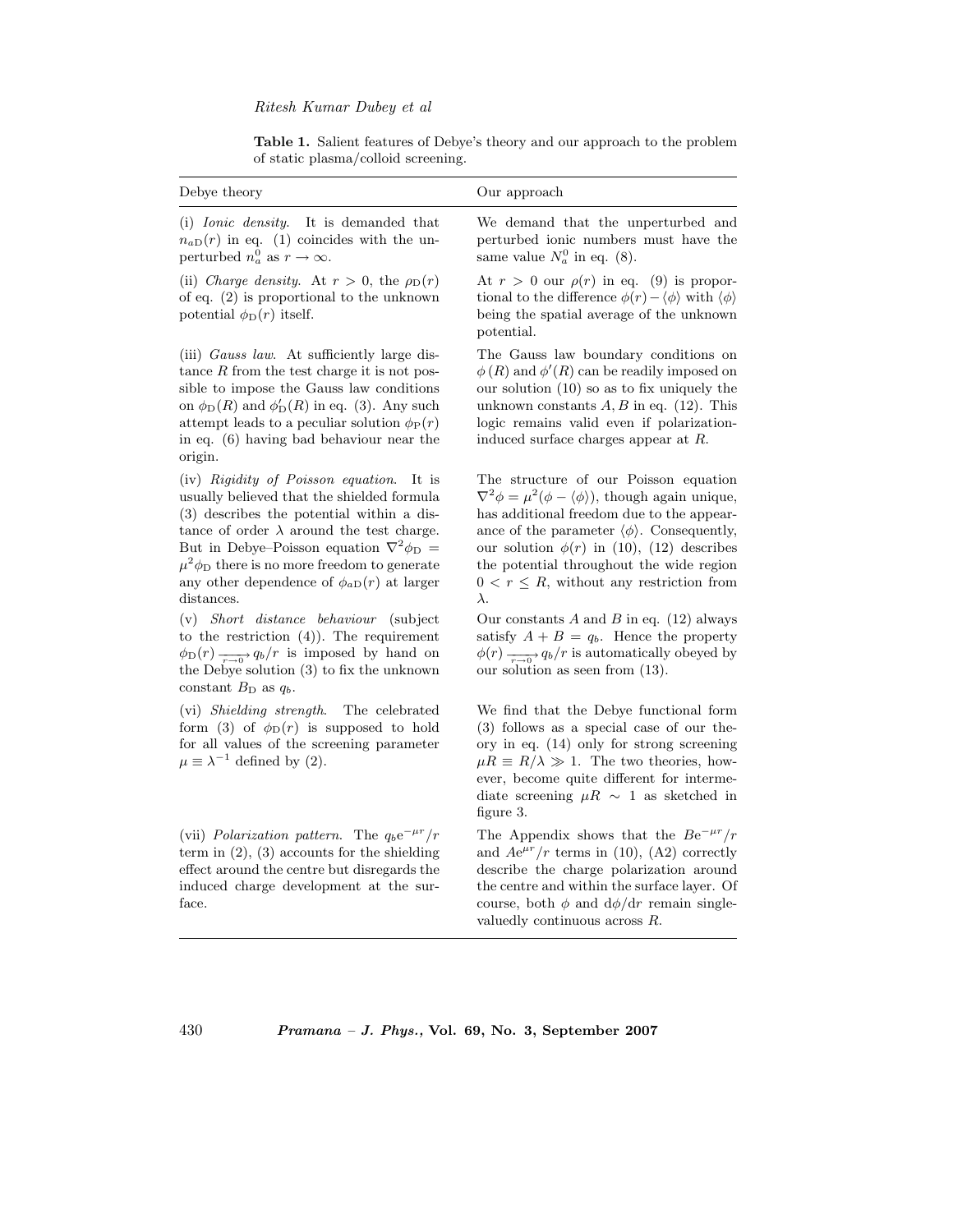$$
\begin{aligned} \phi(r) &= \xi_{\text{B}}(r) + \langle \phi \rangle + \xi_{\text{S}}(r), \\ \rho(r) &= -\mu^2 \xi(r) / 4\pi = \rho_{\text{B}}(r) + \rho_{\text{S}}(r), \, 0 < r \le R \end{aligned} \tag{A1}
$$

where the new functions are

$$
\xi_{\rm B}(r) \equiv \frac{Be^{-\mu r}}{r}; \quad \xi_{\rm S}(r) \equiv \frac{Ae^{\mu r}}{r};
$$
  
\n
$$
\rho_{\rm B}(r) \equiv \frac{-\mu^2}{4\pi} \xi_{\rm B}(r); \quad \rho_{\rm S}(r) \equiv \frac{-\mu^2}{4\pi} \xi_{\rm S}(r).
$$
\n(A2)

For reasons to become clear later the suffixes B and S will label the bulk and surface regions of the plasma, respectively. Next, attention will be focused on the strong coupling limit of eq. (12), namely

$$
R \gg \lambda; \quad \mu^* = \mu R \gg 1; \quad \eta \approx \mu R e^{\mu R}
$$
  
\n
$$
B \approx q_b; \quad \langle \phi \rangle \approx q_b/R; \quad A \approx -q_b e^{-\mu R} / \mu R
$$
 (A3)

*The bulk region*  $(0 \lt r \leq R - 5\lambda, say)$ . Suppose the point r of measurement is located several Debye lengths away from the edge  $R$ . Then  $(A2)$ ,  $(A3)$  yield

$$
\xi_{\rm B}(r) \approx q_b e^{-\mu r}/r \approx \phi_{\rm D}(r); \quad \xi_{\rm S}(r) \approx 0
$$
  
\n
$$
\phi(r) \approx \phi_{\rm D}(r) + q_b/R; \quad \phi'(r) \approx \phi'_{\rm D}(r)
$$
  
\n
$$
\rho_{\rm B}(r) \approx -\mu^2 q_b e^{-\mu r}/(4\pi r) \approx q_b \delta'(r)/(4\pi r)
$$
\n(A4)

where  $\phi_D(r)$  is the standard Debye term and  $\delta'(r)$   $\underset{\mu^* \gg 1}{=} -\mu^2 e^{-\mu r}$  is a useful repre-

sentation [15] of the derivative Dirac delta. Thus, our theory (A4) nicely reproduces the DH potential  $\phi_D(r)$  (plus a constant correction term) together with the DH electric field  $-\phi'_{\mathcal{D}}(r)$  throughout the bulk region. Of course, the dominant influence of the DH functions is felt only over distances of  $O(\lambda)$  around the origin owing to the damping factor  $e^{-\mu r}$ . Also, the net charge residing in the DH cloud must be  $-q_b$ because, from (A4),

$$
Q_{\rm B} \equiv \int_V d^3 r \rho_{\rm B}(r) \approx \int_0^R dr r^2 4\pi \left\{ \frac{q_b \delta'(r)}{4\pi r} \right\} \approx -q_b \tag{A5}
$$

by partial integration. Hence, the electronic charge accumulation around the centre in figure 1 is explained correctly.

*The surface layer*  $(R-5\lambda \ (say) \leq r \leq R$ . Next, suppose the point of observation r is situated near the edge within a layer of thickness of a few Debye lengths. Then, dropping terms of relative order  $1/\mu R$  and  $e^{-\mu R}$  our results (A2), (A3) give

$$
\xi_{\rm B}(r) \approx 0; \quad \xi_{\rm S}(r) \approx -q_b e^{-\mu(R-r)} / (\mu R r) \n\phi(r) \approx \frac{q_b}{R} \left[ 1 - \frac{e^{-\mu(R-r)}}{\mu r} \right]; \quad \phi'(r) \approx \frac{-q_b e^{-\mu(R-r)}}{R r} \n\rho_{\rm S}(r) \approx \frac{q_b \mu e^{-\mu(R-r)}}{4\pi R r} \approx \frac{q_b \delta(R-r)}{4\pi R^2}
$$
\n(A6)

where the Debye contribution  $\xi_B(r)$  has become negligible and  $\delta(R-r)$   $\underset{\mu^* \gg 1}{=}$  $\mu e^{-\mu(R-r)}$  is a convenient representation [15] of the Dirac delta. The adjective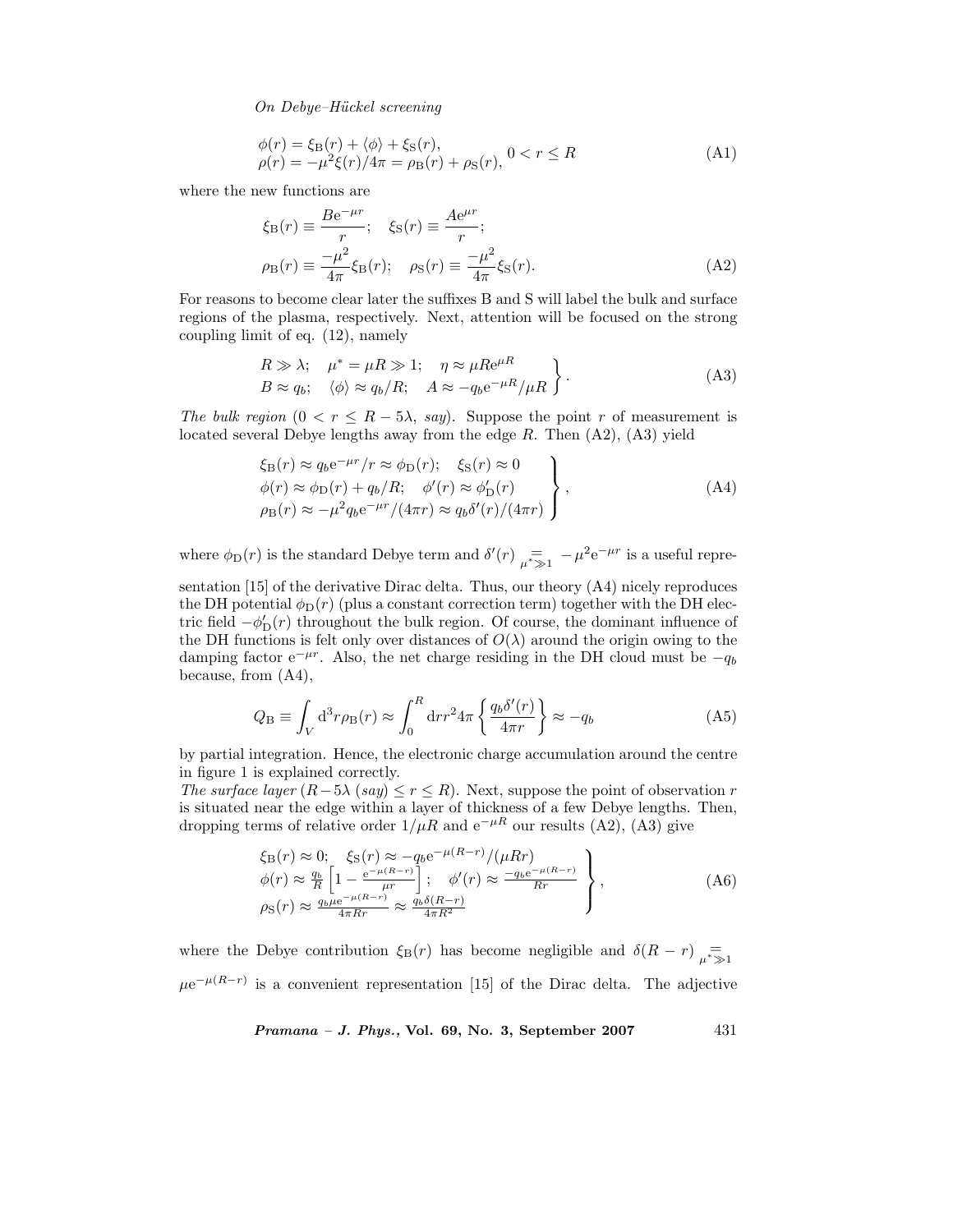#### *Ritesh Kumar Dubey et al*

'surface layer' is appropriate because the function  $e^{-\mu(R-r)}$  is 1 at the edge R but drops to  $e^{-5}$  at the lower tip  $R - 5\lambda$ .

*Variation with distance*. In (A6) the distance difference R−r may be scanned either by a fine length scale  $\lambda/5$  (say) or course length scale  $5\lambda$  (say). More specifically let us consider the edge R, a vicinity point  $R_-\,$ , and the distant tip point  $R_+\,$  together with the corresponding physical observables defined by

$$
R \gg \lambda; \quad \phi(R) \approx q_b/R; \quad \phi'(R) \approx -q_b/R^2
$$
  
\n
$$
R_- \equiv R - \lambda/5; \quad \phi(R_-) \approx \phi(R)[1 + \cdots]; \quad \phi'(R_-) \approx \phi'(R)[1 + \cdots]
$$
  
\n
$$
R_t \equiv R - 5\lambda; \quad \phi(R_t) \approx \phi(R)[1 + \cdots]; \quad \phi'(R_t) \approx \phi'(R) \cdot e^{-5} \approx -0
$$
 (A7)

where the dots  $\cdots$  denote neglected terms of relative order  $1/\mu R$ . Clearly, our potential  $\phi(r)$  varies continuously throughout the boundary layer without suffering any jump while going from the edge R up to the tip  $R_t$ . The derivative  $\phi'(r)$  also remains continuous at the vicinity point since  $\phi'(R) - \phi'(R) \approx 0$  but it suffers a finite jump while going up to the tip because  $\phi'(R_t) - \phi'(R) \approx q_b/R^2$ . The induced charge, residing within the thin boundary layer or (almost equivalently) smeared over the spherical surface, has the net value computed from (A6) as

$$
Q_{\rm S} \equiv \int d^3 r \rho_{\rm S}(r) = \int_0^R dr r^2 4\pi \left\{ \frac{q_b \delta (R-r)}{4\pi R^2} \right\} \approx q_b. \tag{A8}
$$

Hence the  $Ae^{\mu r}/r$  term correctly explains the positive charge accumulation at the edge in figure 1.

*A calculus-based remark*. One may also obtain the physical quantities near the surface by directly solving the Poisson equation

$$
\frac{1}{r^2}\frac{d}{dr}\left\{r^2\phi'(r)\right\} \underset{r \to R}{\approx} \frac{-q_b e^{-\mu(R-r)}}{Rr} \approx \frac{-q_b \delta(R-r)}{R^2} \tag{A9}
$$

subject to the externally-imposed Gauss boundary conditions  $\phi(R) = q_b(R)$  and  $\phi'(R) = -q_b/R^2$ . The mathematically precise method is to exploit the presence of an inherent length scale  $\lambda \equiv \mu^{-1}$  in the problem, consider a vicinity point  $R_ = \equiv R - \lambda/5$  along with the distant tip point  $R_t \equiv R - 5\lambda$ , integrate twice the exponential in (A9) over the corresponding ranges, and thereby obtain

$$
\begin{aligned}\n\phi'(R_-) - \phi'(R) &\approx 0; \quad \phi'(R_t) - \phi'(R) \approx q_b/R^2 \\
\phi(R_-) - \phi(R) &\approx 0; \quad \phi(R_t) - \phi(R) \approx 0\n\end{aligned} \bigg\}.\n\tag{A10}
$$

This proves once again that  $\phi'$  suffers a jump between  $R_t$  and R (not between  $R_-\$ and  $R$ ) while  $\phi$  remains continuous throughout the boundary layer. A mathematically vague method is to treat  $\delta(R-r)$  in (A9) as a strict delta function of calculus (having no inherent length scale) and integrate twice over the range  $R - \varepsilon$  to R for obtaining

$$
\phi'(R - \varepsilon) - \phi'(R) = q_b/R^2; \quad \phi(R - \varepsilon) - \phi(R) = 0,
$$
\n(A11)

where the 'infinitesimal  $\varepsilon$ ' is still vague but the potential  $\phi$  remains jump-free here too.